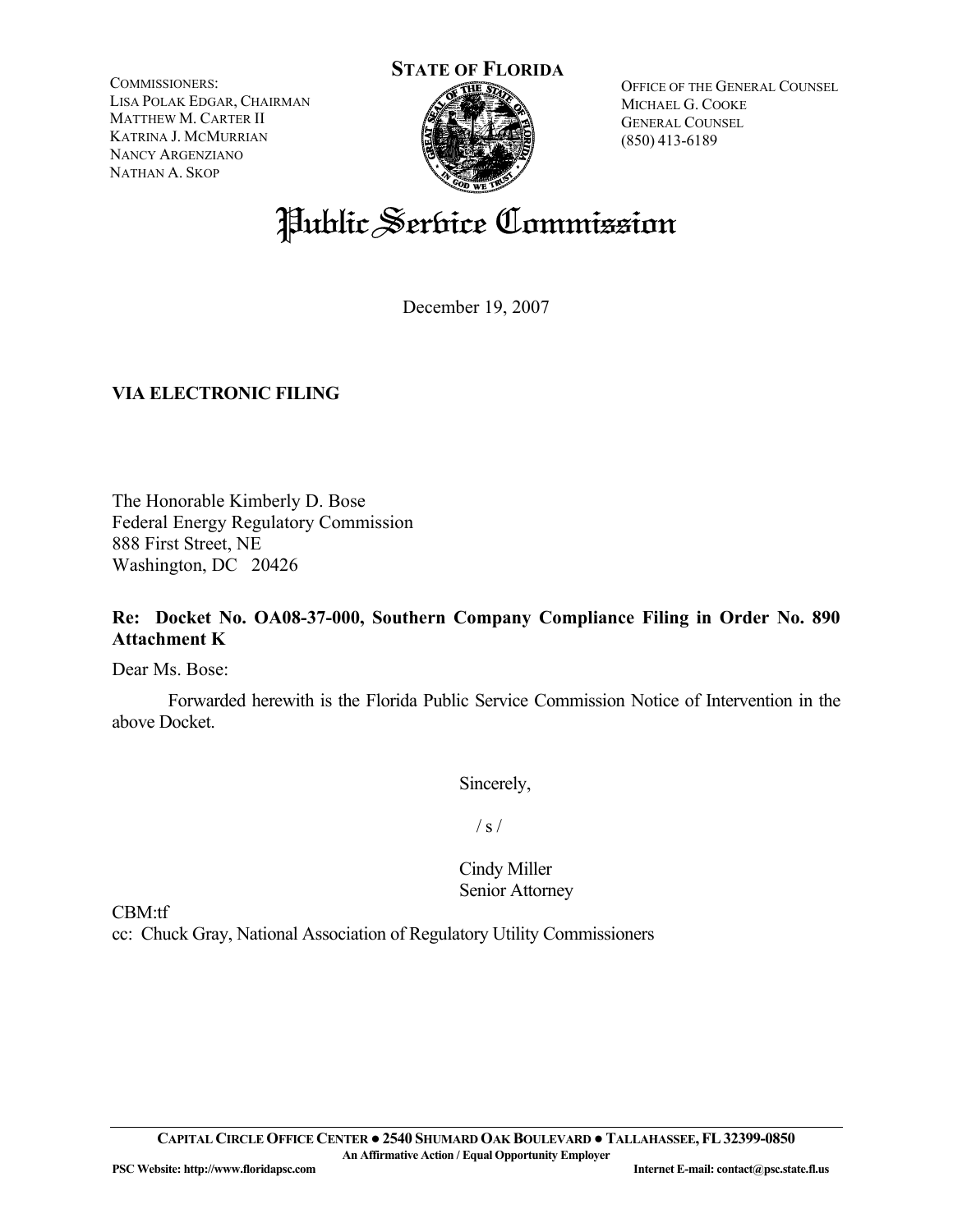#### **UNITED STATES OF AMERICA BEFORE THE FEDERAL ENERGY REGULATORY COMMISSION**

| In the Matter of:                                              |  |
|----------------------------------------------------------------|--|
| <b>Order No. 890 Compliance Filing,</b><br><b>Attachment K</b> |  |
| <b>Southern Company Compliance Filing</b>                      |  |

**) Docket No. OA08-37-000** 

#### **FLORIDA PUBLIC SERVICE COMMISSION NOTICE OF INTERVENTION**

Pursuant to Rule 214(a)(2), of the Federal Energy Regulatory Commission's (FERC) Rules of

Practice and Procedure, the Florida Public Service Commission (FPSC) hereby files its Notice of

Intervention in the above-captioned proceeding.

#### **COMMUNICATIONS**

Pursuant to Rule 203(b)(3) of the FERC's Rules of Practice and Procedure, the following

persons are designated for receipt of communications and service on this proceeding:

Cindy Miller, Senior Attorney Office of the General Counsel Florida Public Service Commission 2540 Shumard Oak Boulevard Tallahassee, Florida 32399-0850 cmiller@psc.state.fl.us

Tom Ballinger Division of Economic Regulation Florida Public Service Commission 2540 Shumard Oak Boulevard Tallahassee, Florida 32399-0850 tballing@psc.state.fl.us

 The Florida Public Service Commission (FPSC) is a state public utility commission whose interests are not adequately represented by any other party in the proceeding. The FPSC, pursuant to Chapters 350, 366, and 403, Florida Statutes, is given the authority to regulate electric utilities within the State of Florida and to exercise the police power of the state for the protection of the public welfare. Section 366.015, Florida Statutes, encourages participation by the FPSC in Federal agency